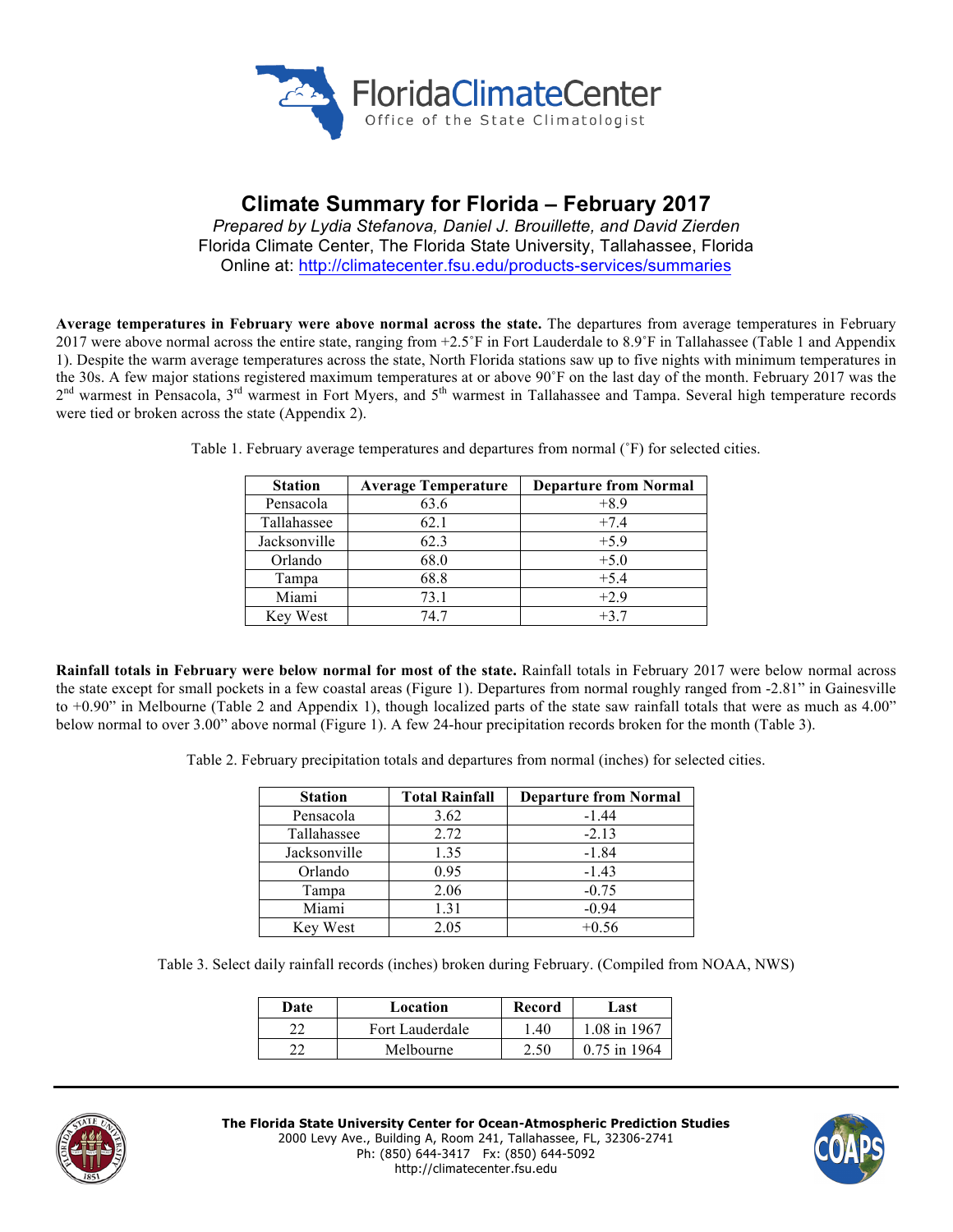Figure 1. A graphical depiction of the monthly rainfall departure from normal (inches) for February is given in the figure below (courtesy of NOAA, NWS).



# **ENSO-neutral conditions are Present in the Pacific.**

Based on current data and forecast models, the Climate Prediction Center (CPC) has issued a Final La Niña Advisory. ENSO-neutral conditions are currently present, with sea surface temperatures (SST) near normal across the central and east-central Pacific Ocean, and above normal in the eastern Pacific Ocean. ENSO-neutral conditions are favored until mid-2017, with a possibility of El Niño by November 2017. The CPC seasonal outlook favors above-normal temperatures and near-normal precipitation through May 2017.

### **Hazardous Weather Events in February.**

There were 187 hazardous weather reports issued in Florida in February 2017. A large proportion of these events (117, or over 60% of the total) were made on just one day, the  $7<sup>th</sup>$ , when a deep upper level trough and enhanced southerly flow bringing moisture from the Gulf led to the development of a large complex of thunderstorms and severe weather across the North Florida. A number of thunderstorms were accompanied by hail, particularly in Alachua, Levy, and Columbia Counties. Severe weather that day included a weak tornado touchdown in Bradford County that caused damage to a local school and downed trees and power lines. An EF1 tornado with peak winds near 100mph, track length 0.6 miles, and track width of 0.1 miles was confirmed in St. Johns County. Thunderstorm wind gusts in excess of 40 mph and up to 60mph were reported in Columbia, Alachua, Clay, Duval, St. Johns, Brevard, and Volusia Counties. Gusts of 87mph were recorded in Okaloosa County. Uprooted trees caused several injuries in Okaloosa and Clay Counties, and a fatality in Calhoun County. Numerous storm damage reports of downed trees and powerlines, trees fallen on homes and vehicles or blocking roads, and damage to roofs and building structures came from Santa Rosa, Okaloosa, Walton, Holmes, Washington, Bay, Jackson, Calhoun, Gulf, Gadsden, Liberty, Leon, Wakulla, Jefferson, Madison, Taylor, La Fayette, Columbia, Gilchrist, Levy, Union, Bradford, Alachua, Nassau, Duval, Clay, and St Johns Counties. Lightning strike damage to a building was reported in Santa Rosa County.

On February  $15<sup>th</sup>$  a passing cold front brought strong winds to the northeastern portion of the state. Non-thunderstorm wind gusts in excess of 40mph were recorded in Alachua, Duval, Marion, St. Johns, Columbia, Osceola, and Volusia Counties. A funnel cloud was spotted in Sumter County but did not touch down. Nickel-size hail was reported in Volusia County.

Dense fog was reported in the South Florida area on the 9<sup>th</sup>, with very low visibility causing dangerous driving conditions in Broward, Miami-Dade, Glades, and Hendry County, and problems at Miami International Airport and Fort Lauderdale International Airport. Dense fog was also reported on the 15<sup>th</sup> in Glades and Palm Beach County roads. Low visibility because of a wildfire smoke caused in several traffic accidents and prompted road closures in Polk County on the 17<sup>th</sup>. The fire consumed more than 4000 acres and destroyed nine mobile homes, two single-family dwellings, and several vehicles; over 800 homes were briefly ordered to evacuate.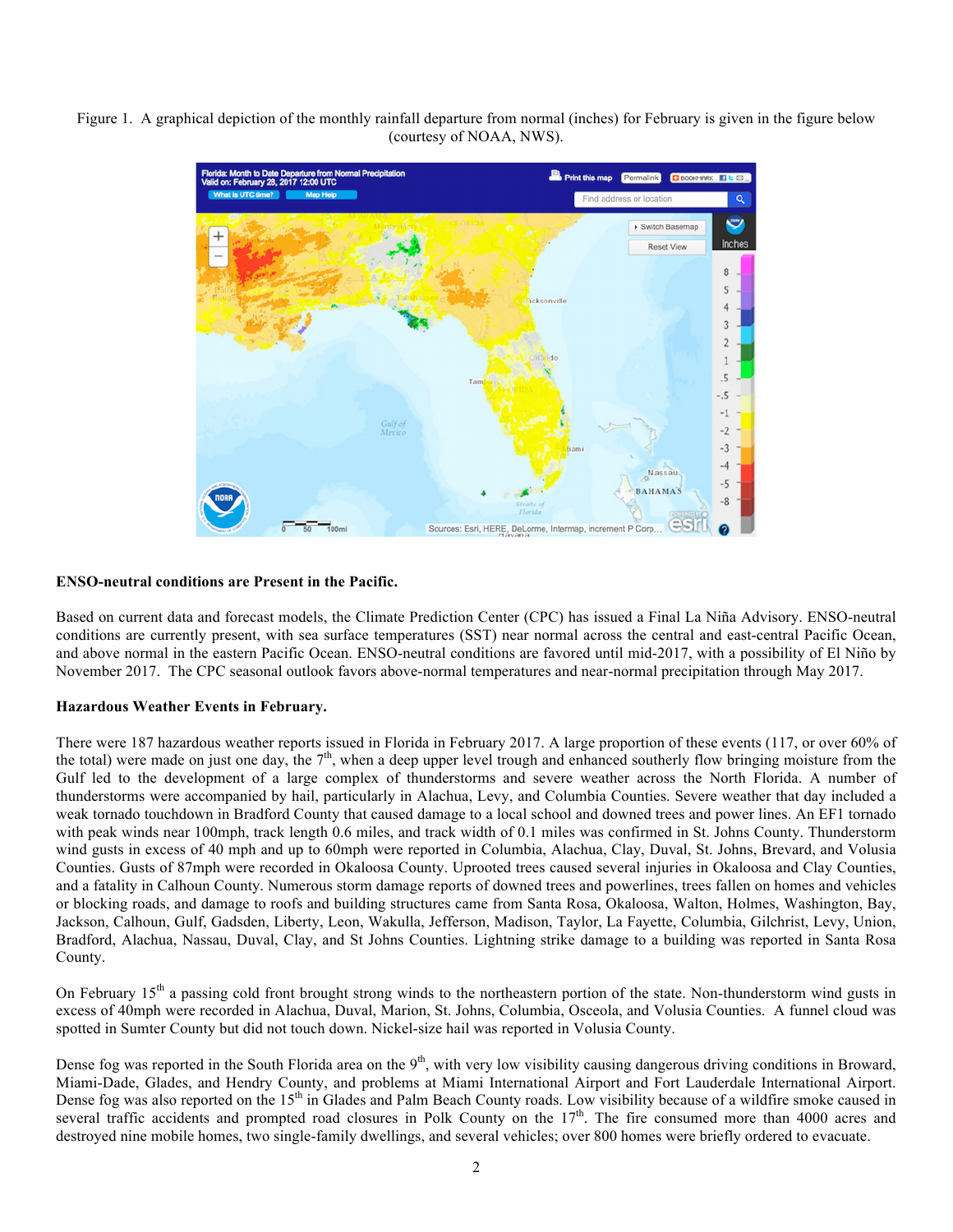Despite the overall dry weather for the month, there were several isolated heavy rain events throughout the month. Observers recorded daily totals of up to 3.6 inches in Brevard County on the  $22<sup>nd</sup>$ , and up to 5.8 inches in Martin County on the  $28<sup>th</sup>$ .

Two heat-related fatalities were reported this month, both involving young children left in a vehicle. An additional weather-related fatality resulted from rough surf and rip currents.

Table 4. Breakdown of storm reports submitted in Florida during the month of February. (Compiled from Southeast Regional Climate Center.)

| <b>Report Type</b>                  | <b>Number of Reports</b> |  |
|-------------------------------------|--------------------------|--|
| <b>Storm Damage</b>                 | 87                       |  |
| High Winds                          | 59                       |  |
| Dense Fog                           | 12                       |  |
| Hail                                | 8                        |  |
| Tornadoes/Funnel Clouds/Waterspouts | 2/2/3                    |  |
| Heavy Rain                          |                          |  |
| Fire                                | $\overline{\mathcal{L}}$ |  |
| Flooding                            | $\mathfrak{D}$           |  |
| Heat                                | $\overline{\mathcal{L}}$ |  |
| Lightning                           |                          |  |
| Coastal Hazards                     |                          |  |

### **Drought-Related Impacts.**

At the end of January, approximately 38% of the state, including the entire Panhandle, was drought free. The remaining 62%, constituting most of Peninsular Florida, were affected by abnormally dry (D0) conditions. By mid-month, much of South Central and parts of South Florida (including Manatee, Hardee, the southern portions of Polk, Osceola, and Brevard, Sarasota, De Soto, Highlands, Okeechobee, Indian River, Charlotte, Glades, Saint Lucie, Martin, Lee, Hendry, Collier, Palm Beach, and northwestern Broward County) had transitioned from D0 to moderate drought (D1) conditions. This remains the situation as of the latest Drought Monitor Report, issued on February 23, with approximately 35% of the state drought-free, nearly 40% under D0, and 25% under D1 conditions. Based on census data, roughly 3.8 million Florida citizens are currently impacted by drought. Due to the dry conditions, burn bans are in effect in Okeechobee, Glades, and Hendry Counties. Lake Okeechobee water levels at the end of the month were at 13.45 ft., which is below average for this time of the year.



http://droughtmonitor.unl.edu/